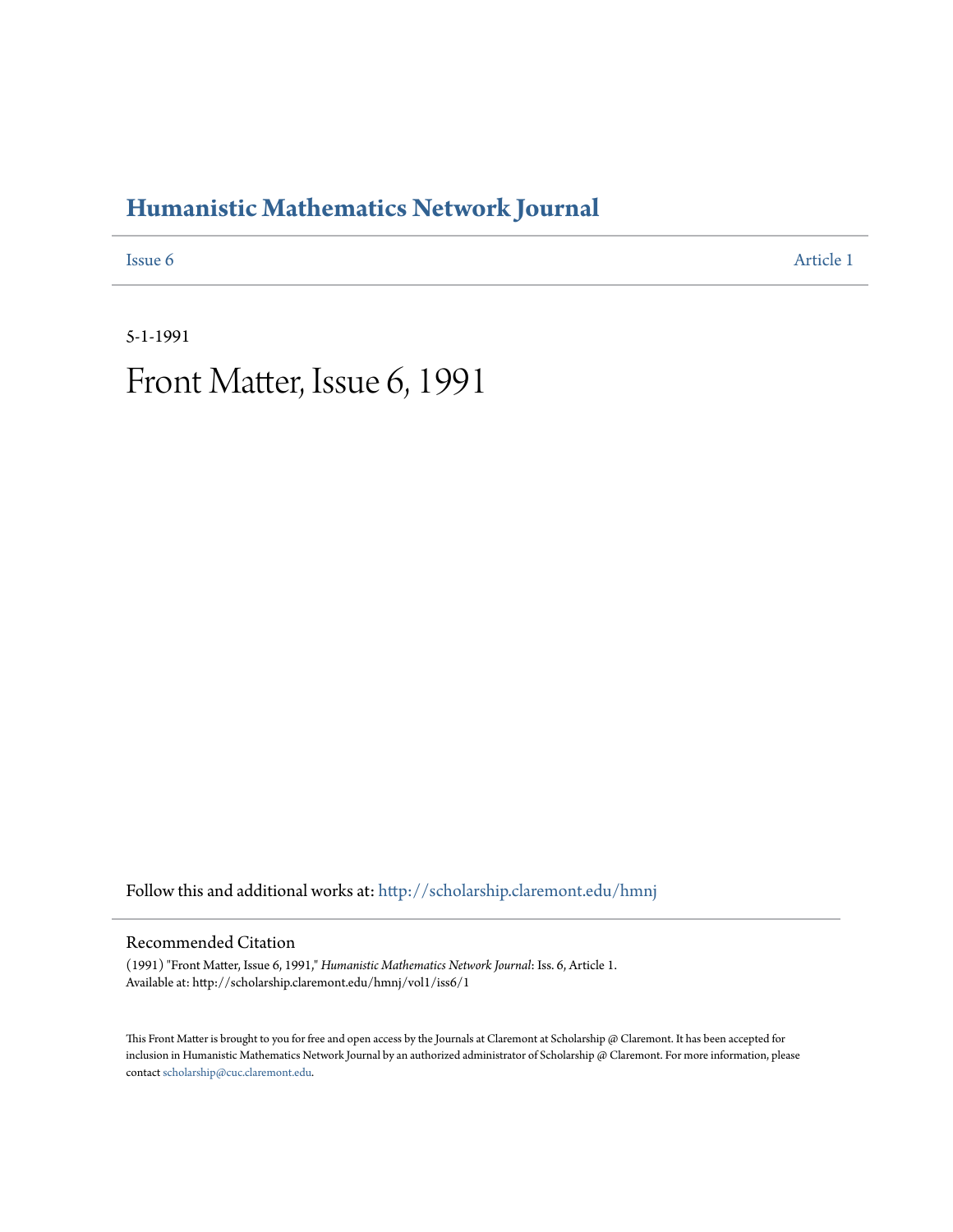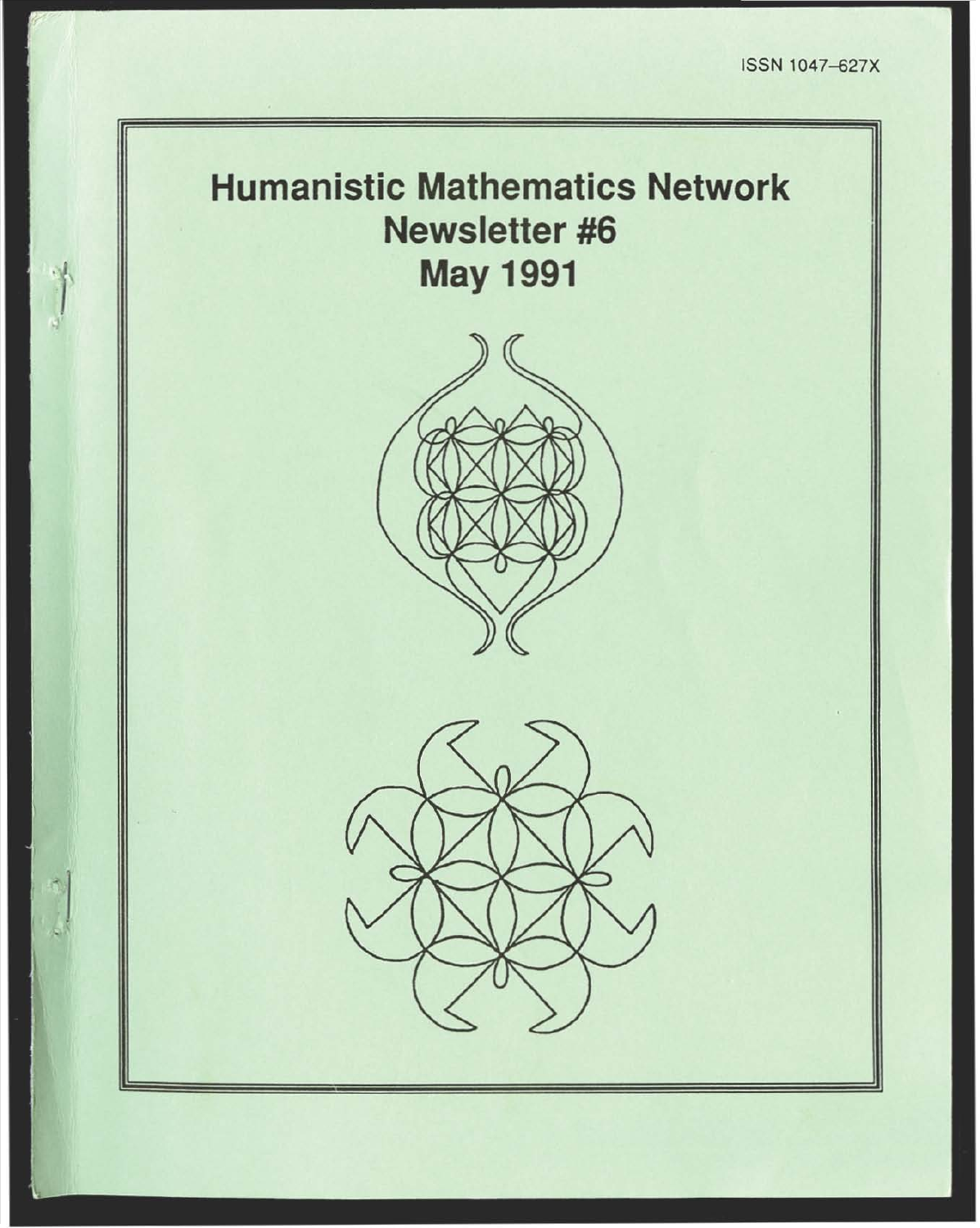### INVITATION TO AUTHORS

Essays, book reviews, syllabi and letters are welcome. Two copies, double spaced should be sent to Alvin White, HUM. MATH. NET., Harvey Mudd College, Claremont, CA 91711. If possible, avoid footnotes and put references and bibliography at the end using a consistent style. If you use a word processor please send a diskette in addition to the typed paper. The Newsletteris assembled using Microsoft Word 4.0 and PageMaker 4.0 on a Macintosh. It is possible, however, to convert from other word processing systems. Clean typed copy can be scanned (but not dot matrix). Your essay should have a title, your name and address, and a brief summary. Your telephone number (not for publication) would be helpful. Essays and communications may be transmitted by electronic mail to the editor at AWHITE@YMIR.BITNET.

#### EDITOR

Alvin White Harvey Mudd College

## ASSOCIATE EDITORS Harald Ness

University of Wisconsin Center

Joel Haack Oklahoma State University

#### PRODUCTION **MANAGER**

Lyle Wright Harvey Mudd College

#### ASSISTANTS

Marci Daugherty Lisa Gragg Mark Schaal Gene VanNostem Steve Wakisaka Kathy Yano Harvey Mudd College

Christa Pickens Scripps College

#### COVER

The figures on the cover were traced in the sand by the Malekula who live in Vanuatu in the South Pacific. They are two of at least ninety figures intimately related to the Malekula religious beliefs associated with death. Their stipulation is that each figure must be traced by covering every edge once and only once and, if possible, beginning and ending at the same point. The Malekula sandtracing tradition, involving this challenge and the systems and procedures used to trace the figures, is but one example of mathematical ideas in a traditional culture. [For the Malekula procedures used to trace the cover figures and others, see Ethnomathematics: A Multicultural View of Mathematical Ideas, M. Ascher, Brooks/Cole, Belmont, 1991.]

Supported by a grant from the EXXON EDUCATION FOUNDATION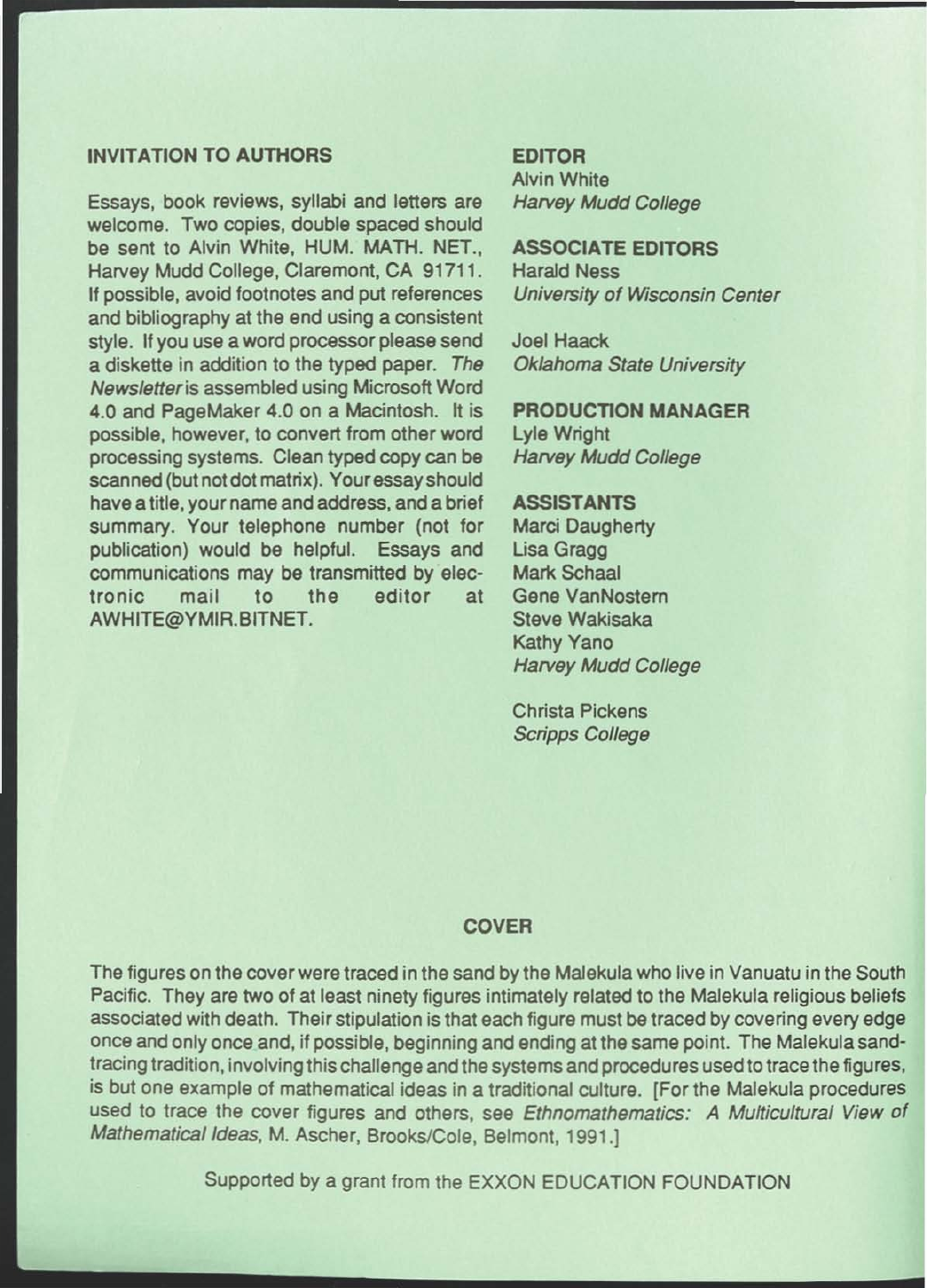# **TABLE OF CONTENTS**

| From Newsletter #1                                         |                                                  |
|------------------------------------------------------------|--------------------------------------------------|
| <b>Alvin White</b>                                         |                                                  |
| From the Editor                                            | ged from the potteriors were 11 leading man      |
| The Calculus Virgin                                        |                                                  |
| Louis Leithold                                             |                                                  |
| The Teaching of Arithmetic I: The Story of an Experiment   |                                                  |
|                                                            |                                                  |
| The Teaching of Arithmetic II: The Story of an Experiment  |                                                  |
|                                                            |                                                  |
| The Teaching of Arithmetic III: The Story of an Experiment |                                                  |
|                                                            |                                                  |
| Leibniz - Beyond The Calculus                              | <b>Excel of Bridges Poly Po to March</b>         |
|                                                            |                                                  |
| An Historical Approach to Precalculus and Calculus         |                                                  |
|                                                            | 21                                               |
| An Alternative Approach to the History of Mathematics      |                                                  |
|                                                            | $\frac{1}{26}$<br>Program on that technology     |
| Student Seminars on "Famous Equations"                     | Peateble <sup>ct</sup> deal, and Joseph Pederson |
|                                                            |                                                  |
| The Human/Computer Interface: Their Side or Ours?          | anii mahii l                                     |
|                                                            |                                                  |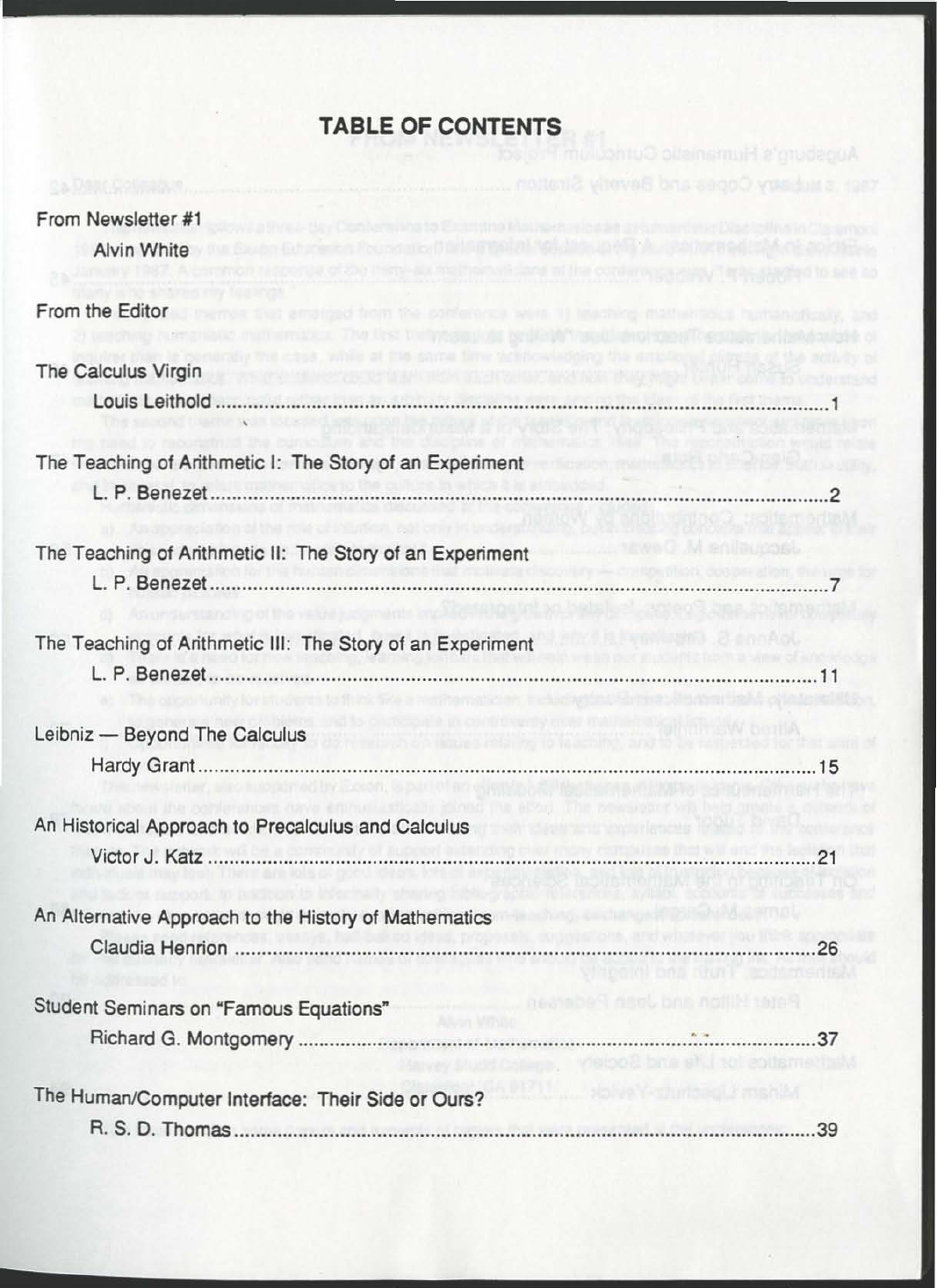| Augsburg's Humanistic Curriculum Project                                              |  |
|---------------------------------------------------------------------------------------|--|
|                                                                                       |  |
| Ethics In Mathematics: A Request for Information                                      |  |
|                                                                                       |  |
| How Mathematics Teachers Use "Writing to Learn"                                       |  |
|                                                                                       |  |
| Mathematics and Philosophy: The Story of a Misunderstanding                           |  |
|                                                                                       |  |
| Mathematics: Contributions by Women                                                   |  |
|                                                                                       |  |
| Mathematics and Poetry: Isolated or Integrated?                                       |  |
|                                                                                       |  |
| Ultimately, Mathematics is Poetry                                                     |  |
|                                                                                       |  |
| The Hermeneutics of Mathematical Modeling                                             |  |
|                                                                                       |  |
| On Teaching in the Mathematical Sciences                                              |  |
|                                                                                       |  |
| Mathematics, Truth and Integrity<br><b>MELFINIER STATE AND REAL PROPERTY</b>          |  |
|                                                                                       |  |
| Mathematics for Life and Society<br>When the Market and the company of the company of |  |
|                                                                                       |  |